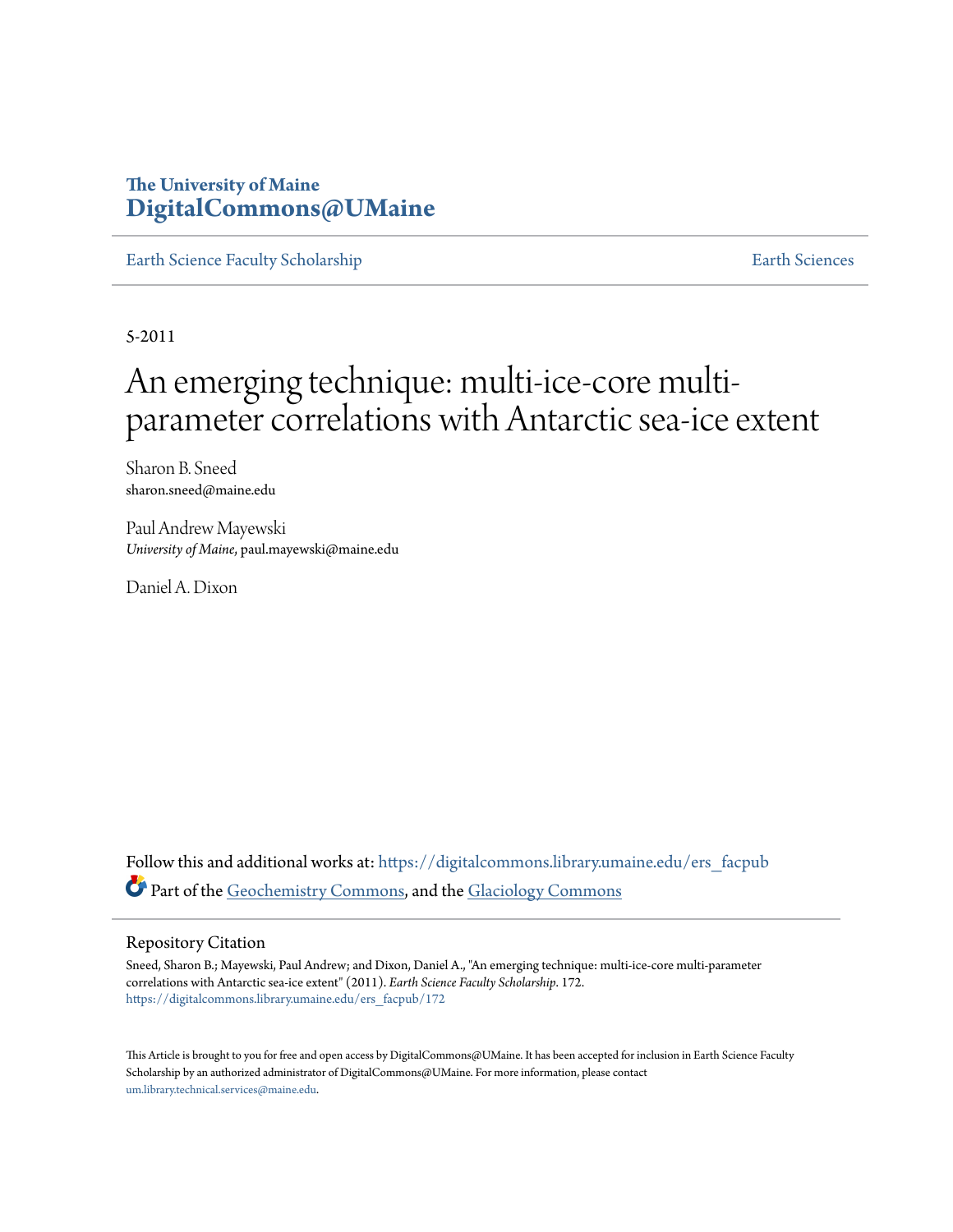# An emerging technique: multi-ice-core multi-parameter correlations with Antarctic sea-ice extent

Sharon B. SNEED, Paul A. MAYEWSKI, Daniel A. DIXON

Climate Change Institute, University of Maine, Sawyer Environmental Research Center, Orono, ME 04469, USA E-mail: sharon.sneed@maine.edu

ABSTRACT. Using results stemming from the International Trans-Antarctic Scientific Expedition (ITASE) ice-core array plus data from ice cores from the South Pole and Siple Dome we investigate the use of sodium (Na<sup>+</sup>), non-sea-salt sulfate (nssSO<sub>4</sub><sup>2-</sup>) and methylsulfonate (MS<sup>-</sup>) as proxies for Antarctic sea-ice extent (SIE). Maximum and mean annual chemistry concentrations for these three species correlate significantly with maximum, mean and minimum annual SIE, offering more information and clarification than single ice-core and single species approaches. Significant correlations greater than 90% exist between Na+ and maximum SIE;  $nssSO<sub>4</sub><sup>2-</sup>$  with minimum and mean SIE; and MS<sup>-</sup> with mean SIE. Correlations with SIE within large geographic regions are in the same direction for all ice-core sites for Na<sup>+</sup> and nssSO<sub>4</sub><sup>2-</sup> but not MS<sup>-</sup>. All ice cores display an SIE correlation with nssSO<sub>4</sub><sup>2-</sup> and MS<sup>-</sup>, but not all correlate with Na<sup>+</sup>. This multi-core multi-parameter study provides the initial step in determining which chemical species can be used reliably and in which regions as a building block for embedding other ice-core records. Once established, the resulting temporal and spatial matrix can be used to relate ice extents, atmospheric patterns, biological productivity and site conditions.

#### **INTRODUCTION**

Recent observations demonstrate that Arctic sea ice is decreasing (Parkinson and Cavalieri, 2008), particularly in summer and early autumn (ACIA, 2004). Overall Antarctic sea ice is increasing on a much smaller scale than Arctic decreases, although this increase includes individual regions in which sea ice is decreasing (Cavalieri and Parkinson, 2008; Turner and others, 2009a).

Knowledge of changes in past and prediction of future Antarctic sea-ice extent (SIE) is imperative. The annual growth and retreat of Antarctic sea ice imparts changes on both regional and global scales and on short and long timescales. Changes in sea ice affect deep ocean water formation and circulation (Stössel and others, 2002), albedo (Curry and others, 1995), primary production and phytoplankton blooms (Arrigo and Van Dijken, 2004) and global climate variability through association with El Niño Southern Oscillation (ENSO), sea surface temperature (SST) and global surface temperature (Yuan and Martinson, 2000).

Conversely, atmospheric circulation patterns influence sea-ice variability directly. Simmonds and Jacka (1995) found a correlation between SIE and the Southern Oscillation Index (SOI). SOI, an index based on sea-level pressures (SLPs) measured at Tahiti and Darwin, is correlated to SIE in the southwestern Indian Ocean (35-65°E), southwestern Pacific Ocean (155-175°E), southeastern Pacific Ocean  $(225-255)$ °E) and west of the Ross Sea  $(125-165)$ °E). Carleton (1989) examined SIE changes and the large-scale atmospheric circulation patterns of the SOI and SLP in the Ross and Weddell Seas. Based on the 10 year dataset used in that study, SIE changes lagged the SOI but led SLP changes. Linkages between SOI and SIE anomalies were found using a 17 year dataset covering the period 1982-98 (Kwok and Comiso, 2002). The strongest connections found in this study were in the Ross-Amundsen Seas and the Bellingshausen-Weddell Seas, although the correlations between these regions were opposite in sign. ENSO and the Antarctic Oscillation (AAO), a representation of the strength of the polar vortex, were found to be related to SIE changes (Liu and others, 2004) such that positive phases of the AAO led to more ice in the Ross-Amundsen sector but less ice in the Bellingshausen-Weddell sector. Turner and others (2009b) found a positive trend in SIE in the Ross Sea related to stronger cyclonic circulation associated with changes in the thermal gradient induced by stratospheric ozone depletion.

Sea ice is commonly quantified by determining extent away from the continent (SIE), length of time present (duration), concentration, or amount of open water. All approaches are more accurate and extensive since the implementation of routine satellite observations in 1978. Prior to 1978, extent and concentration data are based on shipboard observations, whaling records, marine sediment cores, ice-core proxies and sporadic satellite remote sensing (1973-78). Published snow and ice-core sea-ice proxy data are fairly limited, and, with a few exceptions, results are generally based on the use of one chemical species measured on samples collected from a single ice-core site.

The primary chemical species used for sea-ice reconstruction are sodium, non-sea-salt sulfate and methanesulfonic acid, all of which are routinely measured using ion chromatography (Legrand and Mayewski, 1997). Sodium in Antarctic ice is almost exclusively representative of sea-salt inputs and is preserved and measured in ice cores as  $Na<sup>+</sup>$ . Sulfate is also supplied from sea salts but the larger contribution is from non-marine sources such as atmospheric transport of volcanic and biogenic sulfate, crustal emissions and, in Antarctica, a small amount of anthropogenic inputs from industrial emissions and agricultural processes. Non-sea-salt sulfate  $(nssSO<sub>4</sub><sup>2–</sup>)$  is commonly calculated using  $Na<sup>+</sup>$  as a conservative tracer in the ocean (Pilson, 1998). Methanesulfonic acid (MSA) has only one source in Antarctica, notably marine phytoplankton processes and subsequent oxidation of resultant dimethylsulfide (DMS) in the atmosphere. Specific processes that produce DMS include degassing from melting sea ice (Gabric and others, 2005; Trevena and Jones, 2006; Jones and others,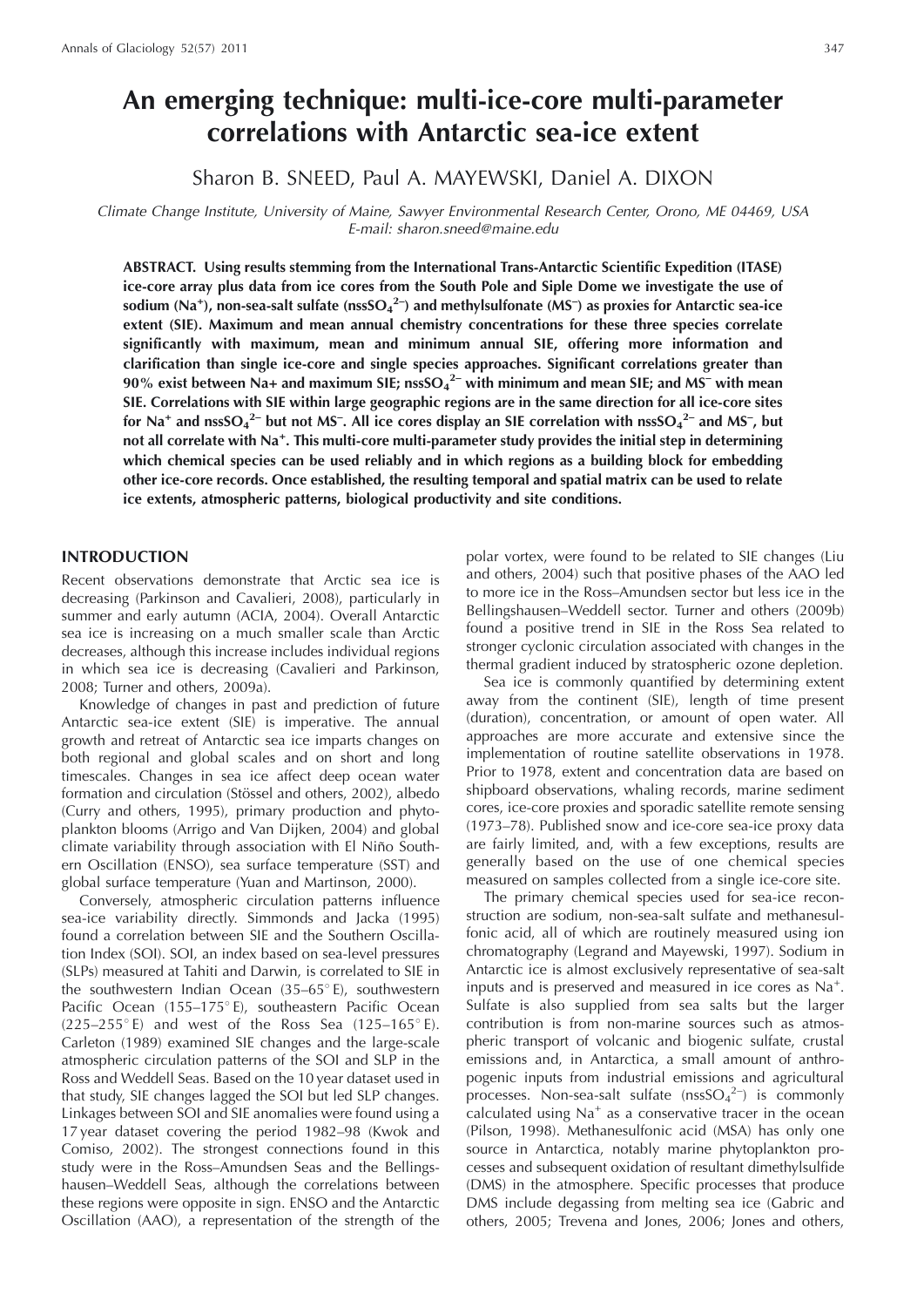Previous work on SIE-chemistry correlations typically has been based on single snow pits or ice cores and a single chemical species. Antarctic sites investigated include coastal (Welch and others, 1993; Curran and others, 2003; Rhodes and others, 2009), near-coastal (Sun and others, 2002; Foster and others, 2006) and inland (Petit and others, 1999; Meyerson and others, 2002; Wolff and others, 2006). Alternatively, a few studies used more varied approaches to develop sea-ice proxies. Pasteur and others (1995) used the biogenic sulfur compounds  $nssSO<sub>4</sub><sup>2-</sup>$  and MS<sup>-</sup> on a single coastal core. These two species were also measured on a coastal snow pit (Severi and others, 2009). A record using two different types of core (the Dome C (Antarctica) ice core and an Indian Ocean sector marine core) and two different proxies (chemistry and diatom assemblages, respectively) yielded an SIE record for the Indian Ocean region (Röthlisberger and others, 2010). Another alternative to single-core-single-species proxy development combined chemistry data for one proxy measured on multiple cores to determine regional sea-ice correlations (Abram and others, 2007). Kaspari and others (2005) compared one species to SIE on a suite of 16 ice cores. Dixon and others (2005) were the first to examine SIE correlations using two chemical species on multiple ice cores. Some details of the previous studies follow.

#### **SODIUM**

Na<sup>+</sup> is delivered to Antarctica primarily in winter/spring although the exact source of the sea salt is debated. There are two primary contenders.

- 1. Increased wind speed and strength in winter/spring of features such as the Amundsen Sea low enhance sea-salt aerosol transport to Antarctica (Kreutz and others, 2000; Kaspari and others, 2005). Sea-salt concentrations in the Siple Dome ice core are associated with changes in surface pressure  $(r=0.32, >95\%$  confidence) in the region of the Amundsen Sea low (Kreutz and others, 2000). Additionally, changes in cyclonic activity correlate with accumulation rates in the Pine Island-Thwaites drainage region, West Antarctica (Kaspari and others, 2004). Ice-core accumulation rates correlate  $(r=0.345)$ with changes in surface pressure. Strong surface pressure and Na associations exist throughout a large portion of West Antarctica. Kaspari and others (2005) determined positive correlations between Na measured in central West Antarctic ice-core sites and specific marine regions. Two ice cores correlated with the SIE  $(r=0.35)$  in the Bellingshausen and east Amundsen Seas and a third site correlated with SIE in the west Amundsen and Ross Seas region  $(r>0.35)$ .
- 2. Formation of new sea ice in winter yields increased  $Na<sup>+</sup>$ concentrations (Rankin and others, 2002). The latter association is based on the presence of frost flowers: fragile, briny crystals that form on new sea-ice surface. These crystals preferentially precipitate sodium sulfate (as mirabilite,  $Na<sub>2</sub>SO<sub>4</sub> \cdot 10H<sub>2</sub>O$ ), resulting in aerosols depleted in  $SO_4^2$ . Both processes result in a positive<br>correlation between  $Na^+$  and SIE, but may be distinguished by the Na<sup>+</sup> to  $SO_4$ <sup>+</sup> ratio.

To investigate the frost flower as an Na<sup>+</sup> source, Rankin and others (2002) analyzed data from an ice core collected from Dolleman Island on the east coast of the Antarctic Peninsula. The Na<sup>+</sup> to  $SO_4$ <sup>+</sup> ratio indicated that most of the Na<sup>+</sup> was found in the fractionated, or winter, portion of the year.

Na<sup>+</sup> has been invoked as a proxy for sea ice in several deep ice-core studies. Wolff and others (2003) suggested that increased sea-ice production was the source of  $Na<sup>+</sup>$  to the Antarctic plateau. Applying this to the most recent 45 000 years of the much longer Dome C ice-core record vielded an association with SIE in the Indian Ocean sector (Wolff and others, 2006). As a possible test, Sun and others (2002) measured Na<sup>+</sup> from a core collected north of the Lambert Glacier basin, East Antarctica. That site has no correlation with annual SIE in either the Indian Ocean region or with the annual mean sea-ice area around the entire continent over the 60 year record of the core.

Recently, a longer section of the Dome C record was compared with a marine sediment core (Röthlisberger and others, 2010). The marine core was collected in the Indian Ocean sector and the records compared over the past 240000 years. Diatom assemblages in the marine core were related to seasonal changes in sea ice during full glacial conditions, and the ice-core Na<sup>+</sup> was related to sea-ice changes during the interglacial and early glacial periods. In both Dome C investigations the associations are qualitative since Dome C Na<sup>+</sup> and SIE were not calibrated using modern Na<sup>+</sup> and satellite-based SIE records.

A positive correlation is found in the Vostok (East Antarctica) core (Petit and others, 1999) between Na<sup>+</sup> and sea-ice volume. Sea-ice volume in this 420000 year long record was reconstructed using sea-water  $\delta^{18}O$ . Polar ice is depleted in  $\delta^{18}O$  as a consequence of fractionation during transport. During glacial periods, increased ice (both glacial and sea ice) drive sea-water  $\delta^{18}O$  higher. Thus, determination of the  $\delta^{18}O$  time series from marine biogenic material leads to a proxy for ice volume. A positive association (increased Na<sup>+</sup> with increased ice volume) is suggested from this study for the four glacial periods represented.

#### **NSS-SULFATE**

The dominant source of nss $SO_4^{2-}$  is the oxidation of DMS produced by marine phytoplankton in summer (Minikin and others, 1998). This process supplies  $\sim$ 40% of the nssSO<sub>4</sub><sup>2-</sup> to the Southern Hemisphere (Gondwe and others, 2003). Other sources include non-DMS biological activity, distant anthropogenic processes and infrequent volcanic eruptions. In Antarctica, volcanic events are identifiable by a relatively large increase in background concentrations of sulfate.

A core collected from Dolleman Island showed an anticorrelation at the 95% confidence level  $(r=-0.29)$ ,  $n=88$ ) between nssSO<sub>4</sub><sup>2-</sup> and sea-ice duration in the Weddell Sea (Pasteur and others, 1995). This work suggests that for the period 1900–92 increased (decreased) sea-ice duration was correlated with decreased (increased) nss $SO_4^{2-}$ concentration. The 200 year record of Dixon and others (2005) also suggested increased nss $SO_4^{2-}$  with decreased SIE at several sites in West Antarctica ( $r \ge 0.414 - 0.514$ ,  $18 \le n$  $\leq$  24, >95% confidence). In Dixon and others' (2005) study, the Weddell Sea exhibits the greatest number of correlations (18) with the greatest number of ice-core sites (10). However, as with Kaspari and others (2005), this multi-chemistry multicore approach revealed more complex associations between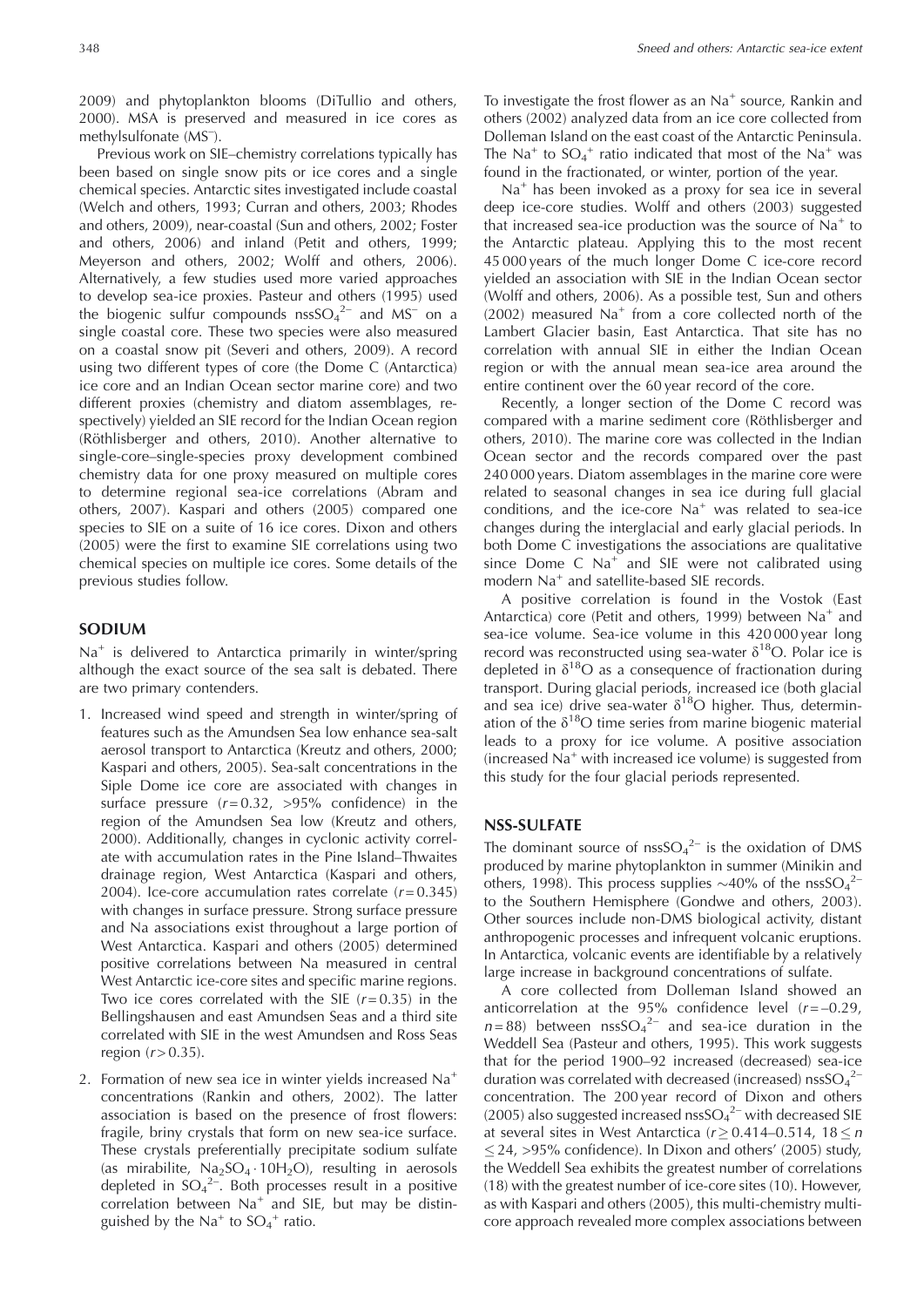Table 1. Site information of ice cores used in this study

| Latitude            | Longitude           | Elevation<br>ma.s.l. | Time period | Accumulation<br>$g cm^{-2} a^{-1}$ | Sampling resolution<br>cm | Source                                                    |
|---------------------|---------------------|----------------------|-------------|------------------------------------|---------------------------|-----------------------------------------------------------|
| $81.648^{\circ}$ S  | $148.790^{\circ}$ W | 620                  | 1994-1979   | 11.88                              | $2 - 10$                  | Mayewski and others (1995)                                |
| $77.612^{\circ}S$   | $92.248^{\circ}$ W  | 1483                 | 2000-1979   | 32.5                               | $2.0 - 3.3$               | This study                                                |
| $82.001^{\circ}$ S  | $110.008^{\circ}$ W | 1746                 | 2000-1979   | 19                                 | 4                         | This study                                                |
| $86.503^{\circ}S$   | $107.990^{\circ}$ W | 2586                 | 2002-1979   | 11                                 | $1.80 - 4.14$             | D. Dixon and others<br>(unpublished information)          |
| 90.000 $^{\circ}$ S | $0.000^\circ$       | 2850                 | 2000-1979   | 7.34                               | 2                         | Meyerson and others (2002),<br>Budner and Cole-Dai (2003) |
| $86.840^{\circ}$ S  | 95.310 $^{\circ}$ E | 3124                 | 2003-1979   | 4.6                                | $1.4 - 2.9$               | D. Dixon and others<br>(unpublished information)          |
|                     |                     |                      |             |                                    |                           |                                                           |

chemistry, core site and SIE region. Factors affecting transport and deposition of chemical species include site elevation and distance from the source, atmospheric circulation changes and conditions at the source.

#### **METHYLSULFONATE**

 $MS<sup>-</sup>$  is the species used most extensively as a proxy for sea ice. The only source of MS<sup>-</sup> to the atmosphere is the oxidation of DMS, and DMS is produced by phytoplankton (Saigne and Legrand, 1987). Although the exact branching ratio of MS from DMS is not well understood, it is still a valuable indicator of marine productivity. Increased marine productivity associated with sea-ice retreat has been measured by remote sensing in areas of the Ross and Weddell Seas (Moore and Abbott, 2000).

Welch and others (1993) showed a positive correlation at the 99% confidence level between annual mean MS<sup>-</sup> and annual mean sea-ice area in both the Ross Sea region  $(r=0.802, n=18)$  and the entire Southern Ocean  $(r=0.768,$  $n=18$ ) using snow-pit samples from the coastal Newall Glacier covering the period 1971–90. Using a South Pole MS<sup>-</sup> ice-core record, Meyerson and others (2002) reported positive correlations ( $r = 0.55$ ,  $n = 20$ ) with SIE anomalies in the Amundsen–Ross Seas area. Less (more) MS<sup>-</sup> was noted to indicate less (more) sea ice in a core from Law Dome, East Antarctica, over the 22 years (1973–94) that overlapped the sea-ice record  $(r=0.48, p<0.002, n=22)$  (Curran and others, 2003). A 10 m firn core from Wilhelm II Land, north of Law Dome (Foster and others, 2006), also yielded a positive correlation with SIE over the period 1984–98 for the region 60-120° ( $r = 0.51$ ,  $p < 0.05$ ,  $n = 15$ ). Normalized and stacked MS<sup>-</sup> data from three cores collected from around the Weddell Sea region showed a positive correlation with maximum SIE  $(r=0.66, n=18, 95\%$  confidence) in the Amundsen-Bellingshausen region, but a strong negative correlation ( $r = -0.76$ , 99% confidence) with Weddell Sea maximum SIE (Abram and others, 2007). Records used were Dolleman Island (Pasteur and others, 1995), Berkner Island (Mulvaney and others, 1992) and Dronning Maud Land covering the years 1973-90.

The Dolleman Island study by Pasteur and others (1995) utilized MS<sup>-</sup> as well as  $nssSO<sub>4</sub><sup>2-</sup>$  data and revealed an anticorrelation ( $r = -0.23$ ,  $n = 88$ , 95% confidence) with seaice duration. An East Antarctic core from Lambert Glacier (Sun and others, 2002) also showed an anticorrelation between  $MS^-$  and SIE in the Indian Ocean region ( $r = -0.34$ ,  $n=25$ , 95% confidence) for the period 1973–92. Recently,

Rhodes and others (2009) measured MS<sup>-</sup> in a snow pit (1999–2005) from Mount Erebus Saddle in the Ross Sea region and found a positive correlation with open-water extent  $(r=0.903, p<0.5, n=6)$  inferred as a negative correlation with sea ice.

#### **METHODS**

During the 2008 International Trans-Antarctic Scientific Expedition (ITASE)/Scientific Committee on Antarctic Research (SCAR) workshop in Castine, ME, USA, it was decided that the ice-core community needed a more thorough examination of available data for sea-ice reconstructions. Here we present a starting platform to develop a matrix of multi-core multi-parameter SIE correlations to better understand patterns and trends, or lack thereof, in the preceding studies. The resulting matrix will provide spatial and temporal data to aid in the understanding of transport mechanisms, biological processes, influence of core site conditions and effects of sea-ice extents. We examine SIE correlations using the maximum and mean annual concentrations of three chemical species ( $Na^{+}$ , nss $SO_{4}^{2-}$  and MS<sup>-</sup>) on a suite of Antarctic ice cores. We selected six ice cores of which two have not been reported previously (Fig. 1; Table 1). These cores are sampled continuously, well dated, resolved sub-annually (6-12 samples per year) and represent a wide range of geographic locations. Cores from West Antarctica (01-4, 02-1 and 02-4) and East Antarctica (03-1) were collected in 2001-02, 2002-03 and 2003-04 during the US ITASE field seasons. The South Pole record used here comes from Meyerson and others (2002) developed from a core collected in 1995. South Pole core data from 1979 to 1992 were stacked with results of another South Pole core collected in 2000 (Budner and Cole-Dai, 2003) to extend the record, and, in addition, were compared with another South Pole record (personal communication from E. Korotkikh, 2010). The Siple Dome ice core was collected in 1994 (Mayewski and others, 1995).

An example of the dating technique used is presented in Figure 2. The majority of the cores used in this study were annually dated using seasonal peaks in major ions and calibrated to known volcanic eruptions (Dixon and others, 2004, 2005). The  $SO_4^2$  from the Pinatubo (Philippines) and Cerro Hudson (Chile) volcanic eruptions can be seen in the 02-4 glaciochemical time-series plot (Fig. 2). Both events occurred in 1991, causing the background concentration of  $SO_4^2$  to rise followed by a peak in  $SO_4^2$  in 1993. The 01-4, 02-1 and Siple Dome cores contain very clear seasonal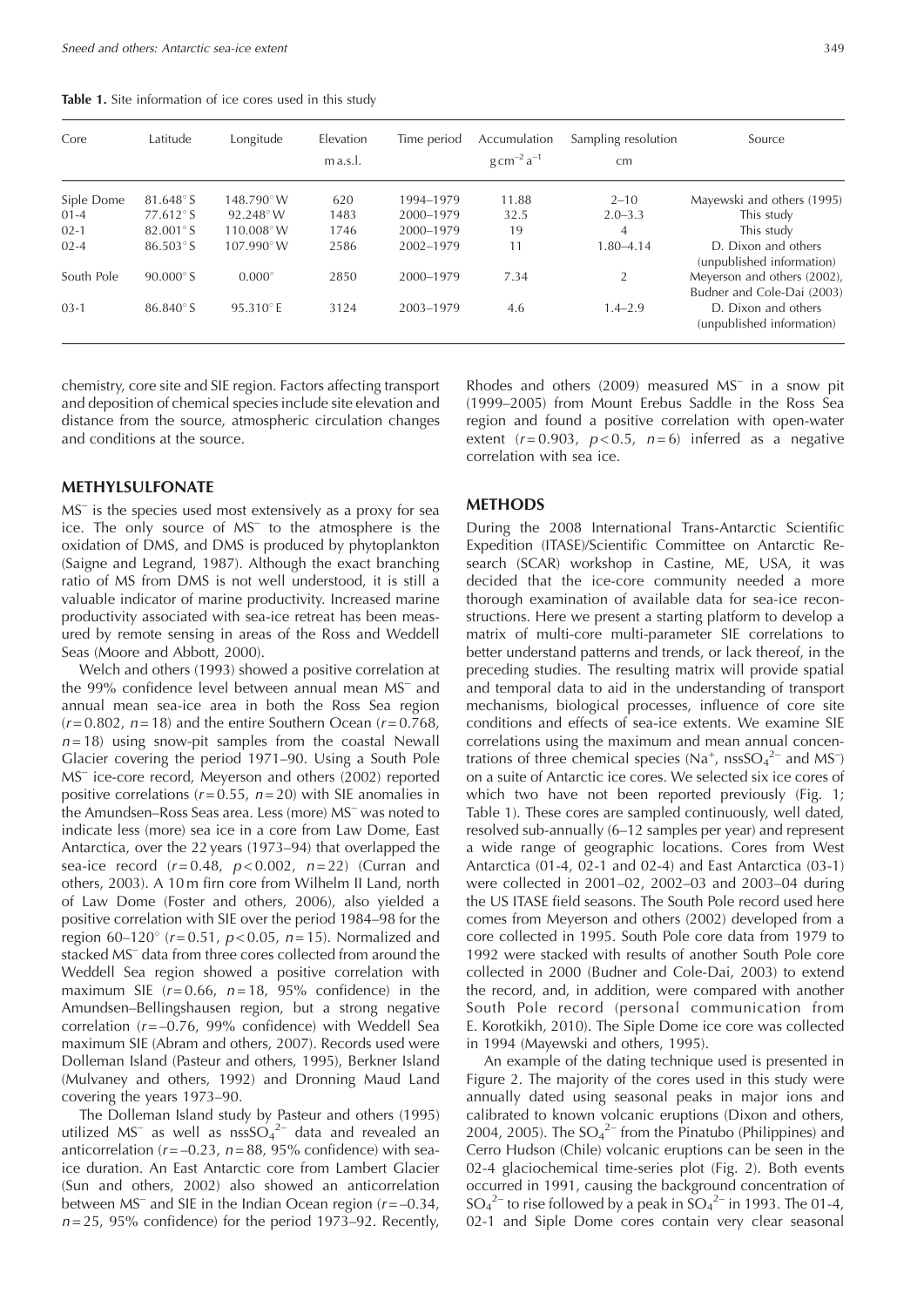

Fig. 1. Site map of ice cores used in this study. Longitudes of major SIE regions: 1O, 20–90°; WP, 90–160°; RS, 160–230°; AB, 230–290°; AP, 290-300°; WS, 300-360°. Map created using Moderate resolution Imaging Spectroradiometer (MODIS) Mosaic of Antarctica (T. Haran and others, http://nsidc.org/data/nsidc-0280.html).



Fig. 2. Raw major-ion and MS data time series in core 02-4. Increase in background concentrations of sulfate following the 1991 Pinatubo and Hudson eruptions can be seen. Na/SO<sub>4</sub> ratios indicate winter, SO<sub>4</sub>/Na peak in summer. H/D ratios (not shown) also used for dating (Steig and others, 2005).

 $SO_4^2$  peaks due to their proximity to the coast and their relatively high accumulation rates. The 02-4 and South Pole cores, being located further inland and with correspondingly lower accumulation rates, do not exhibit these clear annual  $SO_4^2$  peaks. However, clear annual layers can be distinguished at these two sites by examining  $Na^{+}/SO_{4}^{2-}$  (winter) and  $SO_4^2$ -/Na<sup>+</sup> (summer) ratios. The 03-1 core was dated using volcanic depth/age horizons in combination with a firn compaction model.

Annual maximum and mean concentrations of Na<sup>+</sup>,  $nssSO<sub>4</sub><sup>2-</sup>$  and MS<sup>-</sup> were calculated for each core and compared with SIE over the period 1979 (onset of continuous satellite SIE data) to the top of each core used in this study (Table 1). Annual minimum chemistry concentrations were not utilized since these are often below detection limits for cores from the Antarctic interior.

SIE records are from the Australian Antarctic Data Centre (http://data.aad.gov.au) based on satellite-derived observations (http://nsidc.org/data/nsidc-0051.html) from 1979 to the present. Measurements were made on a daily basis (365 samples per year). For our study, values of chemistry concentrations and SIE are calculated over the years from 1979 to the top of the core. We use annual maximum, mean and minimum SIE in degrees latitude for each  $10^{\circ}$  sector to compare to the chemical species.

Linear correlations are used to examine the relationship between maximum and mean  $Na^{+}$ , nss $SO_{4}^{2-}$  and  $MS^{-}$ concentrations and annual maximum, mean and minimum SIE for each of the  $36 \ 10^{\circ}$  sea-ice sectors. This routine is applied to the six chemical species for maximum, mean and minimum SIE on all six cores. Correlation results, presented in Figure 3, meet three criteria: (1) the confidence interval is >90%; (2) correlations occur in at least two sectors that are no more than one  $10^{\circ}$  sector apart; (3) these correlations have the same sign. Application of these criteria results in assemblages of two or more adjacent sectors  $(20^{\circ}$  or more) that contain significant SIE correlations related to an ice-core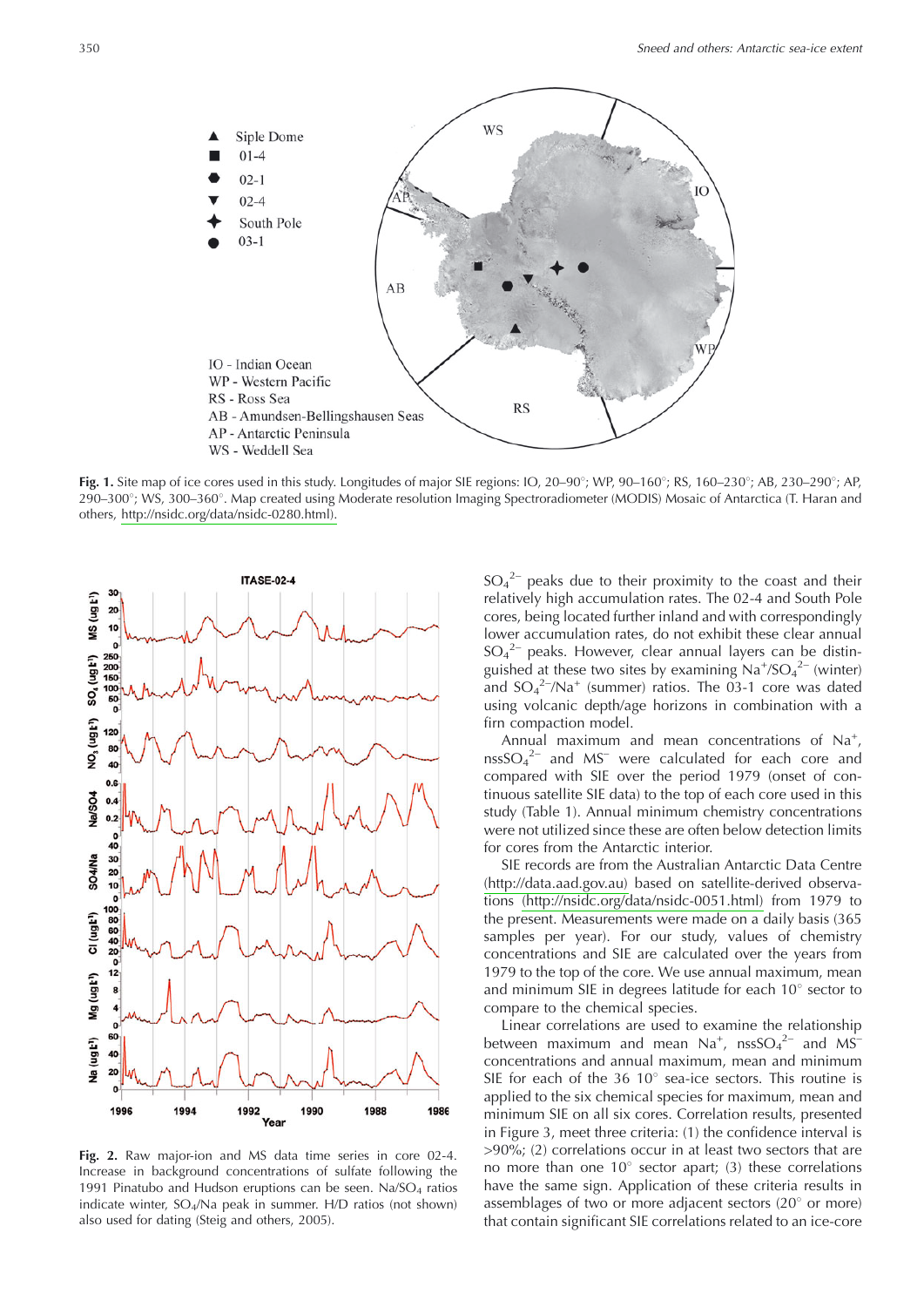

Fig. 3a and b. Linear correlations between maximum, mean and minimum SIE and annual maximum and mean (a) sodium (blue), (b) nonsea-salt sulfate (red) and (c) methylsulfonate (green) for six spatially distributed Antarctic cores. Correlations were calculated for 36 10° sectors around the continent. All plotted values are at or above the 90% confidence interval, and 80% of the assemblages contain a correlation at or above the 95% confidence interval. Only correlations of the same sign in two or more sectors separated by only one sector (10°) are retained. Latitudinal placement of correlation symbol within a sector has no significance. Heavy longitudinal lines group sectors into regions: Indian Ocean (20-90°), Western Pacific (90-160°), Ross Sea (160-230°), Amundsen-Bellingshausen (230-290°), Antarctic Peninsula (290-300°) and Weddell Sea (300-20°).

site. Confidence intervals for each core are given in Table 2. Positive (negative) correlations indicate that increased (decreased) chemistry concentration is associated with increased (decreased) SIE.

Major SIE regions used in this study (Fig. 1) follow divisions developed by Zwally and others (2002) as follows: Indian Ocean (IO, 20-90°), Western Pacific Ocean (WP, 90-160°), Ross Sea (RS, 160–230°), Amundsen–Bellingshausen Seas (AB, 230-290°), Weddell Sea (WS, 300-20°), plus the Antarctic Peninsula (AP, 290-300°; not defined in Zwally and others, 2002).

Table 2. Pearson's confidence intervals at 90%, 95% and 99% for cores in this study

| Site       | 90%   | 95%   | 99%   |
|------------|-------|-------|-------|
| Siple Dome | 0.426 | 0.497 | 0.623 |
| $01 - 4$   | 0.360 | 0.423 | 0.537 |
| $02 - 1$   | 0.345 | 0.406 | 0.519 |
| $02 - 4$   | 0.345 | 0.406 | 0.519 |
| South Pole | 0.360 | 0.423 | 0.537 |
| $03-1$     | 0.369 | 0.433 | 0.549 |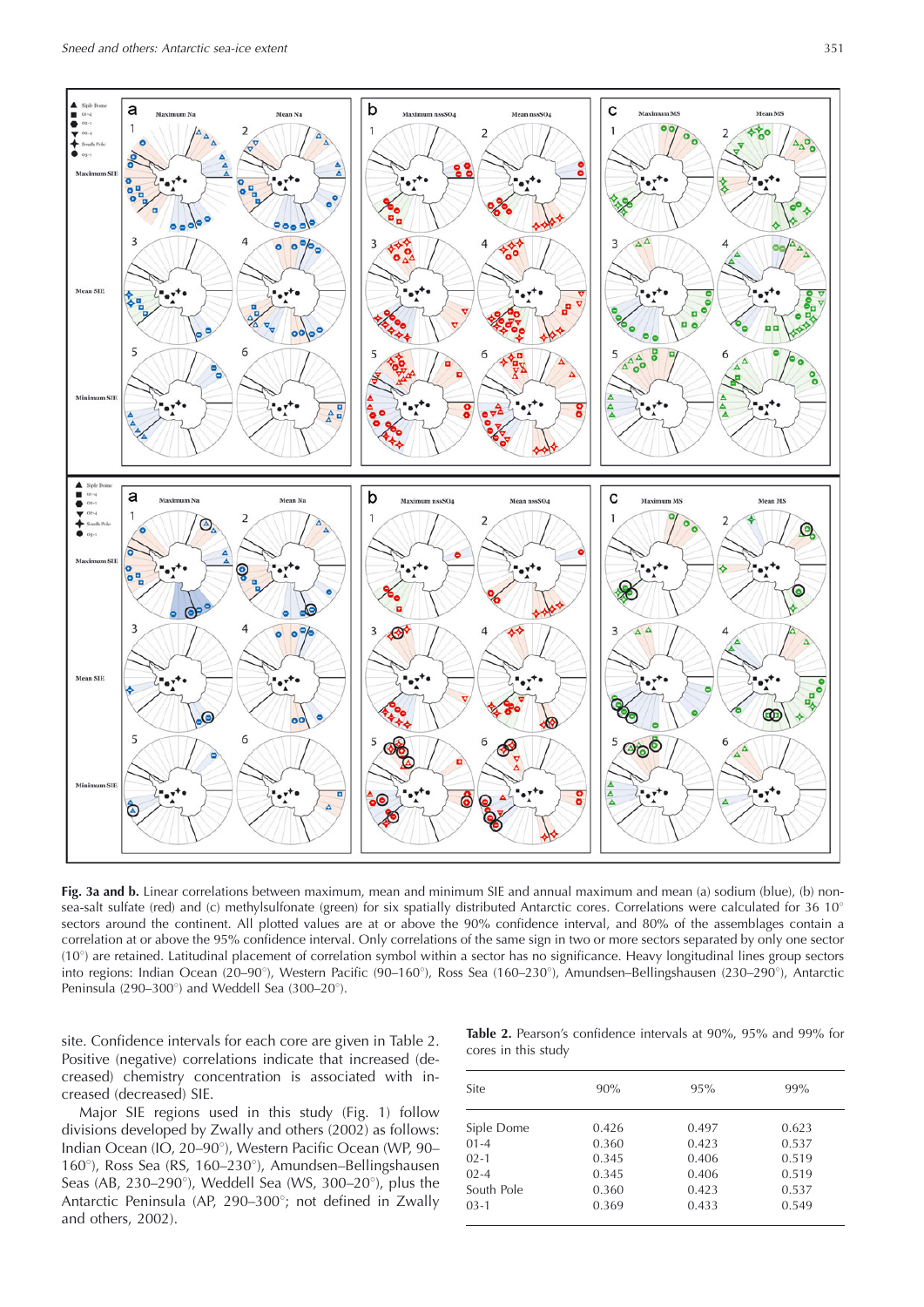#### **DISCUSSION**

#### $Na<sup>+</sup>$  and SIE

Maximum Na<sup>+</sup> and maximum SIE (Fig. 3a, part 1) reveal the greatest number of correlations (21) developed from the Na<sup>+</sup> and SIE examination. All SIE sector assemblages contain at least one 10° SIE sector at or greater than 95% confidence interval. Sectors with these correlations are evenly distributed around the continent, and all major sea-ice regions correlate with one or more sites. Signs of the correlations cluster such that all correlations are negative from 60° to 190 $^{\circ}$  and positive from 210 $^{\circ}$  to 50 $^{\circ}$ .

South Pole and 02-4 do not display a maximum-Na<sup>+</sup>maximum-SIE correlation (Fig. 3a, part 1) although 02-4 does have mean-Na<sup>+</sup>-maximum-SIE correlations with the AP-WS region (Fig. 3a, part 2). There is no significant correlation with SIE and mean Na<sup>+</sup> at the South Pole (Fig. 3a, parts 3 and 4) as found by Dixon and others (2005) using  $Na^+$ -derived  $ssSO_4^2$ -SIE correlations. The South Pole exception is particularly interesting because Na<sup>+</sup> exhibits a strong seasonal maximum during winter (Cunningham and Zoller, 1981; Whitlow and others, 1992). It is likely that the winter polar vortex centered over Antarctica creates a barrier that isolates the interior from coastal atmospheric influences (Wang and others, 2005), thus removing coastal sea ice as a directly linked source of Na<sup>+</sup> to the South Pole in winter. Rather the Na<sup>+</sup> may arrive at the South Pole after considerable mixing from multiple transport sites, making it less well correlated to any particular set of sites.

The IO region contains two separate assemblages of sectors that correlate with Siple Dome Na<sup>+</sup>, but each with the opposite sign. Maximum  $Na<sup>+</sup>$  correlates positively with maximum SIE from  $20^{\circ}$  to  $50^{\circ}$ , but negatively from  $60^{\circ}$  to 90° (Fig. 3a, part 1). The inverse correlation referred to above is due to the anticorrelation of the SIE data in these regions. When SIE increases (decreases) in the 20–50° sector, it decreases (increases) in the 60-90° area (http:// nsidc.org/data/nsidc-0051.html).

Siple Dome correlations in the IO subsectors 30–40° and 70–80° noted above are at the 99% confidence interval  $(r=0.81$  and  $-0.61$ , respectively) and the former is the most significant correlation found in this study (Fig. 3, part 1). A negative correlation at >99% confidence is found for site 02-1 with the 160-170° SIE sector  $(r = -0.52)$  (Fig. 3a, part 1).

### $NssSO<sub>4</sub><sup>2-</sup>$  and SIE

Maximum and mean  $nssSO<sub>4</sub><sup>2-</sup>$  and minimum SIE correlations (Fig. 3b, parts 5 and 6) are the most numerous in this study (27 and 26, respectively). All core sites reveal these correlations, and all major regions correlate with at least one ice-core site. In general, maximum  $nssSO<sub>4</sub><sup>2-</sup>$  correlations in the RS, AB and AP regions are negative and those in the WS, IO and WP are positive. All but four of the correlations are on the western side of the continent. Mean  $nssSO_4^{2-}$  and minimum SIE positive correlations extend into the western RS and are distributed around the continent similar to maximum nss $SO_4^2$ .

Unlike Na<sup>+</sup> and MS<sup>-</sup> that are correlated primarily with only one SIE state (maximum, mean or minimum),  $nssO<sub>4</sub><sup>2–</sup>$ has significant correlations with both minimum and mean SIE. Mean  $nssSO_4^{2-}$  and mean SIE (Fig. 3b, part 4) are correlated at all core sites except Siple Dome. Of the 25 correlations, 13 are clustered in the western RS region. This western RS group contains all core sites except 01-4 (and Siple

Dome), and all correlations in this region are negative except 02-1. Correlations in WS, WP and WP/RS are all positive.

The Siple Dome and South Pole core site results obtained by Dixon and others (2005) for annual mean  $nssO<sub>4</sub><sup>2–</sup>$  and annual mean SIE correlations are somewhat different from those in this study. There are three differences between the studies. First, and possibly most important, we extended the South Pole record from 1992 to 2000 by stacking data. Second, our sea-ice data start in 1978 rather than 1973, to include only the combined scanning multichannel microwave radiometer and Special Sensor Microwave/Imager (SMMR/SSM/I) satellite data (Parkinson, 2004). Third, there are different approaches to determining annual mean concentrations.

The greatest number of sectors with correlations at or greater than 99% confidence of all the chemistry-SIE states measured in this study is that of the maximum-nss $SO_4^2$ – minimum-SIE association (seven; Fig. 3b, part 5). Also, the greatest number of core sites with correlations >99% is that of the maximum-nss $SO_4^2$ -minimum-SIE association (six; Fig. 3b, part 5). The mean-nss $SO_4^{2-}$ -minimum-SIE association contains the second highest number of sectors at or greater than 99% confidence (five; Fig. 3b, part 6).

#### MS<sup>-</sup> and SIE

Mean MS<sup>-</sup> and mean SIE (Fig. 3c, part 4) have the greatest number of correlations (23) using this proxy. All core sites have significant correlations and all major SIE regions correlate with one or more sites with the exception of AB. Distribution of the correlations is heavily weighted to the western half of the continent, with only 4 of the 23 correlations between  $180^\circ$  and  $360^\circ$ . Only four correlations are in the RS region. The precursor of biogenic MS<sup>-</sup>, DMS, is released during spring sea-ice break-up (Trevena and Jones, 2006), during polynya formation (DiTullio and Garrison, 1995). The RS polynya is the largest and most productive in Antarctica (Arrigo and van Dijken, 2004) and the region is the most productive in the Southern Ocean (Arrigo and others, 1998). It is surprising, therefore, that there is not a stronger correlation for MS<sup>-</sup> in the RS for the six core sites in this study. MS<sup>-</sup>-SIE correlations studied previously in the RS region were the two most significant reported. Welch and others (1993) reported an MS<sup>-</sup>-SIE correlation coefficient equal to 0.802 for Newall Glacier and the RS. Rhodes and others (2009) reported a Mount Erebus Saddle to RS coefficient of 0.902.

The mean-MS<sup>-</sup>-mean-SIE correlations in the WP region are very similar to the mean  $nssSO_4^{2-}$  and mean SIE results in the same region. Core sites 01-4, 02-4, South Pole and 03-1 contain mean-MS<sup>--</sup>SIE correlations (Fig. 3c, part 4), and all but 03-1 contain mean-nss $SO_4^2$  -mean-SIE correlations (Fig.  $3b$ , part 4).

The distribution of the direction of the correlations is extremely varied for mean MS<sup>-</sup> and mean SIE (Fig. 3c, part 4). Correlations of Na<sup>+</sup> and nssSO<sub>4</sub><sup>2-</sup> to SIE within specific<br>regions are in the same direction at all ice-core sites, suggesting a strong source influence. MS<sup>-</sup>-SIE correlation signs are distributed more randomly, suggesting a weaker source influence and perhaps stronger site condition influences. Certainly, MS<sup>-</sup> is known to migrate after deposition (Mulvaney and others, 1992; Wagnon and others, 1999; Delmas and others, 2003) and accumulation rates affect this migration directly (Curran and others, 2002; Weller and others, 2004).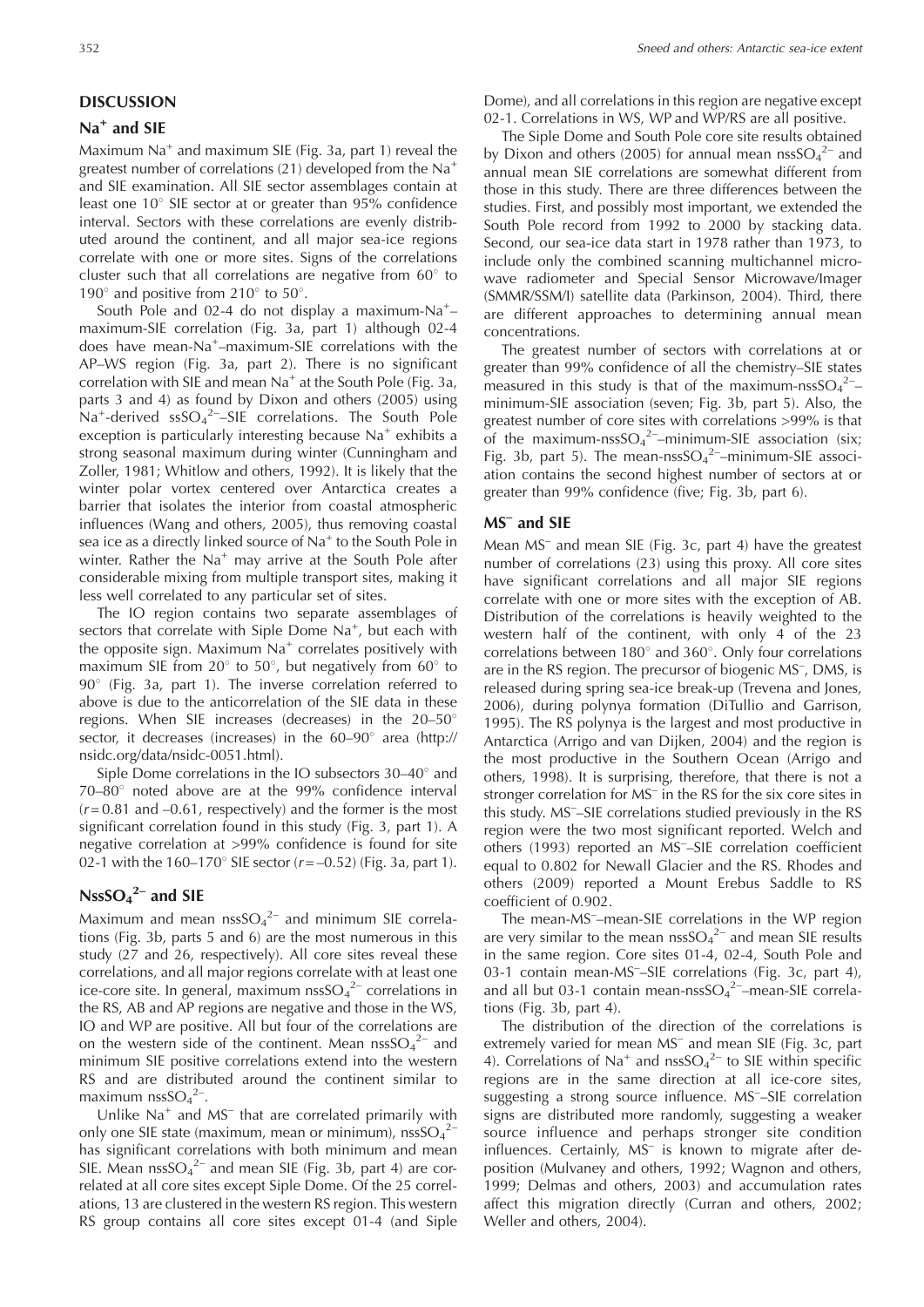The WP and RS regions contain the most mean-MS<sup>-</sup>mean-SIE correlations above 95% (Fig. 3c, part 4). Core 01-4 contains the only correlations at or greater than 99% confidence in the RS region  $(r=0.62$  and  $r=0.54$ ,  $n=22$ ).

#### **DISCUSSION**

Processes that lead to the aforementioned correlation patterns occur on temporal scales, spatial scales, are reflective of the source strength and are influenced by site conditions. In this paper, we provide the framework for further investigation and offer some preliminary interpretations.

On a temporal scale, seasonality can be inferred from correlations between chemical species and ice extents. Specifically, maximum SIE occurs in winter/early spring and is most strongly correlated with maximum ice-core Na<sup>+</sup>. This is consistent with other studies but does not address the question of whether the source of the Na<sup>+</sup> is sea salt aerosols or frost flowers.

Minimum SIE is representative of summer conditions and is most highly correlated with nssSO<sub>4</sub><sup>2-</sup>. However, nssSO<sub>4</sub><sup>2-</sup> is also highly correlated with mean SIE, which does not necessarily have a seasonal association because, by definition, mean is the average of all ice extents. A possible explanation for the two  $\text{SIE-}nss\text{SO}_4{}^{2-}$  correlations may be significant input of  $nssSO_4^{2-}$  during both spring (ice breakup and retreat produces DMS) and summer (increased productivity) seasons.

Spatial distribution of the correlations may be a function of atmospheric circulation patterns. For example, regardless of the source of Na<sup>+</sup>, greater wind speeds in winter/spring may result in the even distribution of Na<sup>+</sup> and maximal SIE correlations around the continent. However, maximum- and mean-nss $SO_4^2$ <sup>-</sup>-minimum-SIE correlations are heavily weighted to the western half of the Antarctic seas, and mean-MS-mean-SIE correlations are weighted to the east. These uneven distributions may be due to reduced wind speeds in spring and summer, when these species peak in concentration, and their resultant shorter transport pathways.

The scarcity of significant correlations between MS<sup>-</sup> and SIE recorded at these six sites in the highly productive Ross Sea region is unexpected. This lack of association points to the need to use an array of ice-core sites and multiple proxies to better capture all geographic regions. The ice-core MS<sup>-</sup> array chosen for this study does not reflect conditions in the RS, probably because atmospheric transport of MS<sup>-</sup> to these sites from the RS is confounded in some way.

Distribution of the sign of the correlations may provide information about the relative importance of source strength and site characteristics. Na<sup>+</sup> and  $nssSO<sub>4</sub><sup>2-</sup>$  SIE correlations of the same sign are often hghly clustered Generally, correlations between Na<sup>+</sup> and maximum SIE are positive in the AB/ AP regions. With the exception of one sector adjacent to the AP,  $nssSO_4^2$  correlations with mean and minimum SIE are always positive in the WS region and always negative in the sectors bridging the RS/AB regions. Intense clustering may suggest strong source influences and/or strong atmospheric transport pathways with less influence by site conditions. MS<sup>-</sup> (mean) SIE correlations are less organized by sign, suggesting that local site conditions might dominate over source strength and/or atmospheric transport efficiency.

Future work will include incorporation of SIE correlations from additional cores around Antarctica. Using this framework of SIE correlations in combination with established

#### **ACKNOWLEDGEMENTS**

This research was supported by the US National Science Foundation (NSF) Office of Polar Programs grants to P.M. (0096305, 0096299, 0439589, 063740, 063650 and 0837883). We thank the US Antarctic Program of the NSF, the 109th New York Air National Guard, Raytheon Polar Services Company and our US ITASE field colleagues for their support. Comments and suggestions by the scientific editor, J.-L. Tison, and two anonymous reviewers significantly improved the manuscript.

#### **REFERENCES**

- Abram, N.J., R. Mulvaney, E.W. Wolff and M. Mudelsee. 2007. Ice core records as sea ice proxies: an evaluation from the Weddell Sea region of Antarctica. J. Geophys. Res., 112(D15), D15101.  $(10.1029/2006$  [D008139.)
- Arctic Climate Impact Assessment (ACIA). 2004. Impact of a warming Arctic. Cambridge, etc., Cambridge University Press.
- Arrigo, K.R. and G.L. van Dijken. 2004. Annual changes in sea-ice, chlorophyll a, and primary production in the Ross Sea, Antarctica. Deep-Sea Res. II, 51(1-3), 117-138.
- Budner, D. and J. Cole-Dai. 2003. The number and magnitude of large explosive volcanic eruptions between 904 and 1865 A.D.: quantative evidence from a new South Pole ice core. In Robock, A. and C. Oppenheimer, eds. Volcanism and the Earth's atmosphere. Washington, DC, American Geophysical Union.
- Carleton, A.M. 1989. Antarctic sea-ice relationships with indices of the atmospheric circulation of the Southern Hemisphere. Climate Dyn., 3(4), 207-220.
- Cavalieri, D.J. and C.L. Parkinson. 2008. Antarctic sea ice variability and trends, 1979-2006. J. Geophys. Res., 113(C7), C07004. (10.1029/2007JC004564.)
- Cunningham, W.L. and W.H. Zoller. 1981. The chemical composition of remote area aerosols. J. Aerosol Sci., 12(4), 367-384.
- Curran, M.A.J. and 6 others. 2002. Post-depositional movement of methanesulphonic acid at Law Dome, Antarctica, and the influence of accumulation rate. Ann. Glaciol., 35, 333-339.
- Curran, M.A.J., T.D. van Ommen, V.I. Morgan, K.L. Phillips and A.S. Palmer. 2003. Ice core evidence for Antarctic sea ice decline since the 1950s. Science, 302(5648), 1203-1206.
- Curry, J.A., J.L. Schramm and E.E. Ebert. 1995. Sea ice-albedo climate feedback mechanism. J. Climate, 8(2), 240-247.
- Delmas, R.J., P. Wagnon, K. Goto-Azuma, K. Kamiyama and O. Watanabe. 2003. Evidence for the loss of snow-deposited MSA to the interstitial gaseous phase in central Antarctic firn. Tellus, 55B(1), 71-79.
- DiTullio, G.R. and D.L. Garrison. 1995. Dimethylsulfoniopropionate in ice algae from the Ross Sea polynya: November and December 1994. Antarct. J. US, 30(5), 201-202.
- DiTullio, G.R. and 8 others. 2000. Rapid and early export of Phaeocystis antarctica blooms in the Ross Sea, Antarctica. Nature, 404(6778), 595-598.
- Dixon, D., P.A. Mayewski, S. Kaspari, S. Sneed and M. Handley. 2004. A 200 year sub-annual record of sulfate in West Antarctica, from 16 ice cores. Ann. Glaciol., 39, 545-556.
- Dixon, D. and 6 others. 2005. A 200 year sulfate record from 16 Antarctic ice cores and associations with Southern Ocean seaice extent. Ann. Glaciol., 41, 155-166.
- Foster, A.F.M., M.A.J. Curran, B.T. Smith, T.D. van Ommen and V.I. Morgan. 2006. Covariation of sea ice and methanesulphonic acid in Wilhelm II Land, East Antarctica. Ann. Glaciol., 44, 429-432.